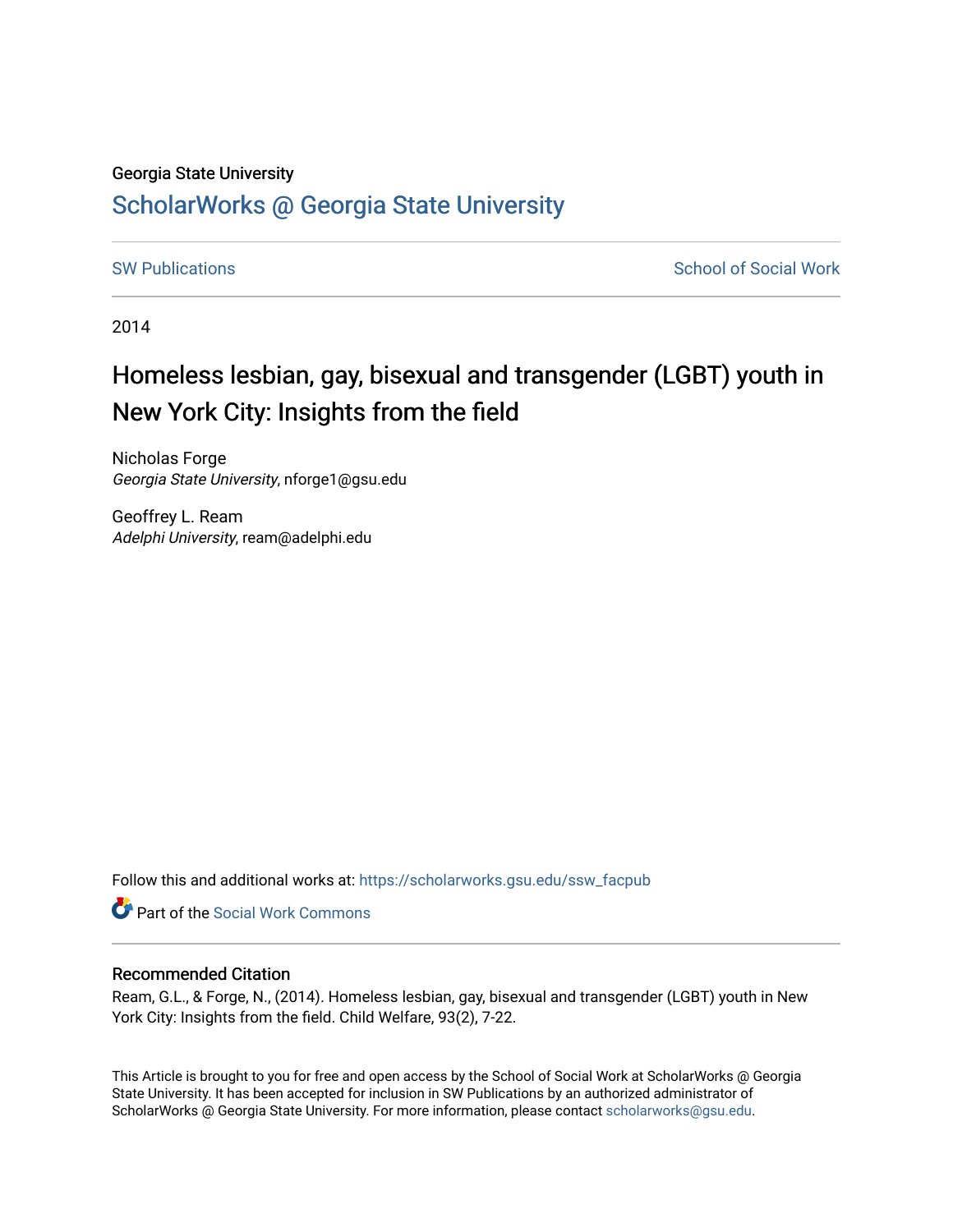# **Homeless Lesbian, Gay, Bisexual, and Transgender (LGBT) Youth in New York City: Insights from the Field**

**Geoffrey L. Ream** *Adelphi University*

**Nicholas R. Forge** *Georgia State University* This article reviews existing information about homeless lesbian, gay, bisexual, and transgender (LGBT) youth in New York City. It describes how the frequently heard narrative about them—"kicked out" of familial homes to the streets for being LGBT, heavy involve-

ment with hard drugs and sex work, broad prevalence of HIV and suicidality—misrepresents the majority. It foregrounds issues that really are faced by most homeless LGBT youth, such as trauma, discrimination in foster care and shelters, structural barriers to exiting homelessness, and emerging adult development.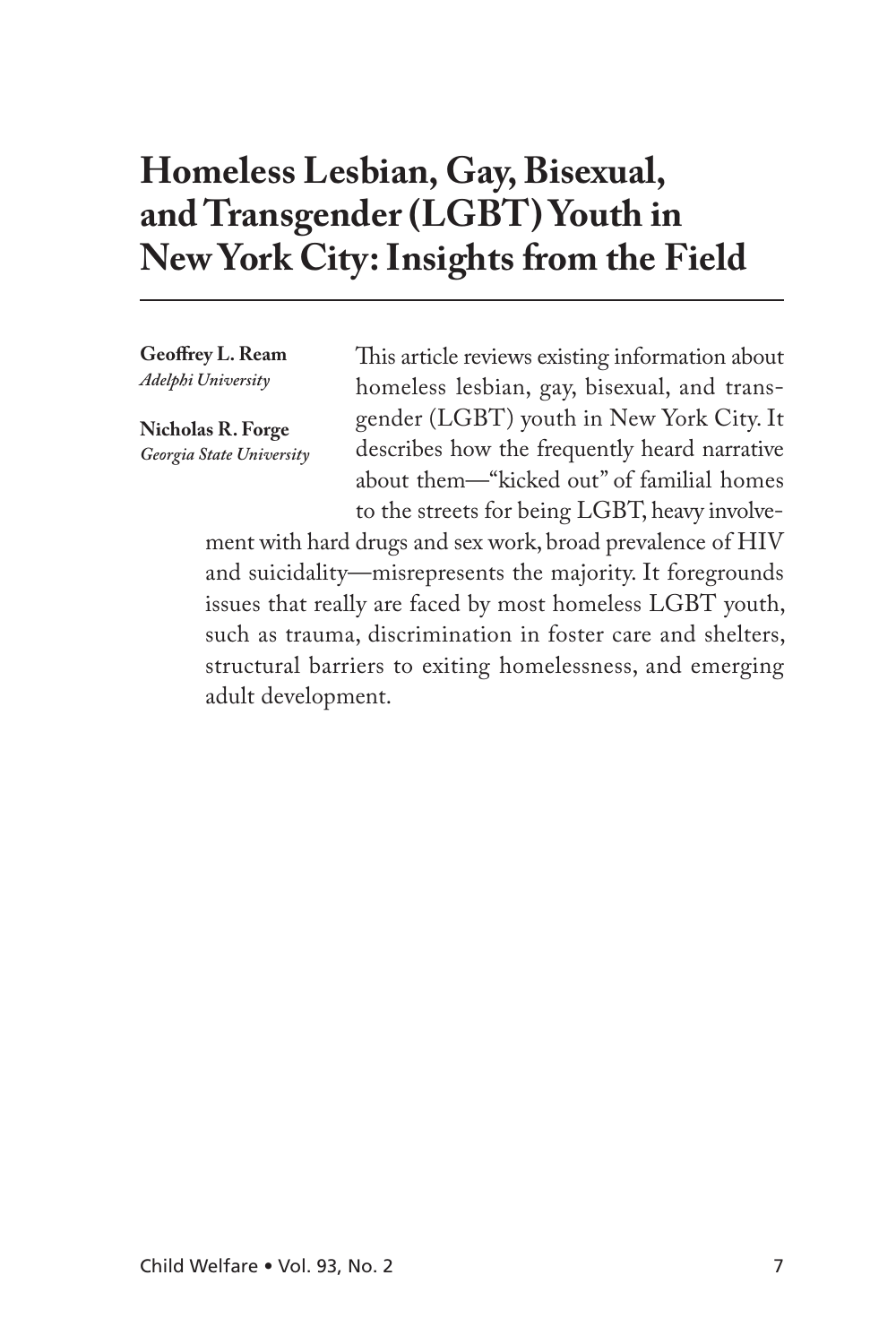Between 240,000 and 400,000 lesbian, gay, bisexual, and transgender<br>CLGBT) youth experience at least one episode of homelessness each<br>year in the United States (National Alliance to End Homelessness (LGBT) youth experience at least one episode of homelessness each year in the United States (National Alliance to End Homelessness, 2008). In New York City alone, there are 3,800–20,000 homeless youth, 15–40% of whom are LGBT (NYC Commission, 2010). These prevalence estimates have a wide margin of error, as statistics about stigmatized and invisible populations always do, but absence of more precise data would be a poor excuse to not address the problem based on what we do know (Ray, 2006). There is no denying that existing services' capacity is dwarfed by the need, as there are only about 250 LGBT-specific shelter and transitional living program beds in New York City (Anderson-Minshall, 2012). In mainstream, non-LGBT-specific homeless youth services, LGBT youth are often discriminated against and inadequately served (Hunter, 2008). Health disparities are evident, as homeless LGBT youth are at greater risk for victimization, sexual risk behaviors, substance use, mental illness, and suicidality than heterosexual homeless youth (Gattis, 2013).

This paper's authors are social work professors who served as volunteer staff members, consultants, evaluators, and community-based researchers in various New York City organizations serving homeless LGBT youth. Our work often included training volunteers, interns, and new hires, as well as creating cases for action for grants, fundraising, and the media. The conventional wisdom understanding that we encountered in this work was, in many respects, correct—most people intuitively understood that LGBT status increases risk of homelessness, that employment and housing discrimination impedes attempts to exit homelessness, and that homeless LGBT youth experience high rates of sex work, HIV risk, substance use, mental illness, and suicidality (Keuroghlian, Shtasel, & Bassuk, 2014; Tyler, 2008; Walls & Bell, 2011). We also found some things that were reliably counterintuitive to our various audiences: Only a minority of homeless LGBT youth report having been "kicked out" for being LGBT; just being engaged with services did not guarantee they were being well-served; some of their issues with housing and economic opportunity are shared struggles for their whole generation; and most homeless LGBT youth were not mentally ill, HIV+, involved in sex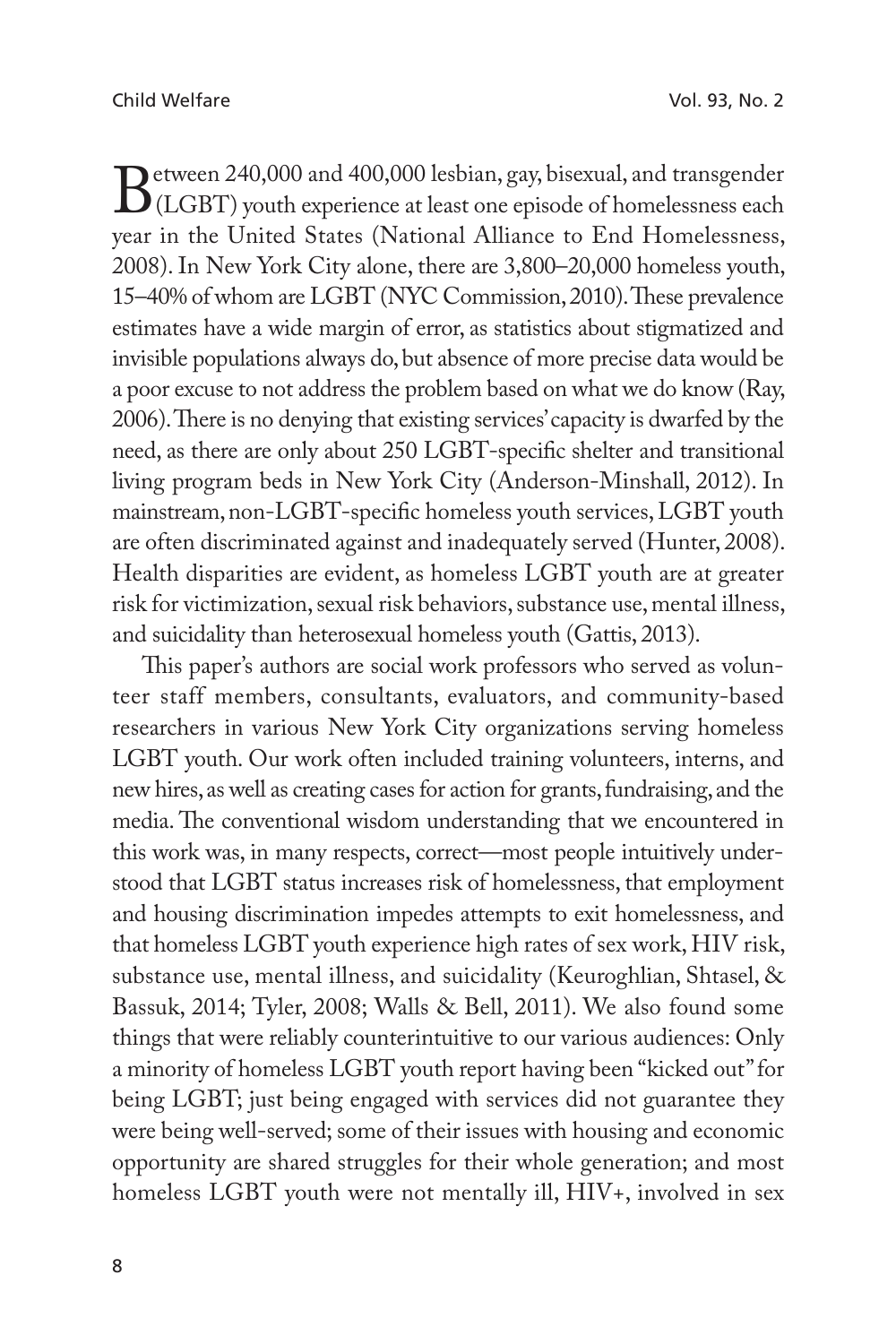work, or using hard drugs. In this paper, we review existing data around these homeless LGBT youth "counterintuitives," note how they may have shaped service practices and priorities, and suggest how this service sector could evolve to meet these youths' actual needs.

# **Becoming Homeless** *"Kicked Out" for Being LGBT*

Although the narrative we usually encountered about homeless LGBT youth is that they were forced to leave familial homes for the streets because of their primary caregivers' reactions to their gender expression or sexual-minority identity, only about 14–39% report having been "kicked out" for being LGBT (Berberet, 2006; Mallon, 1998). A provider-report survey, however, suggests LGBT status was the proximal cause of homelessness for a far higher proportion (Durso & Gates, 2012), and caregivers' distaste for gender-atypical self-expression can cause problems for LGBT youth even without LGBT identity being in the foreground (Keuroghlian et al., 2014). Kicking youth out is only one of many possible parental reactions to their child being LGBT and is, thankfully, rare (Savin-Williams & Ream, 2003). Parental reactions to a child's LGBT status can be understood in terms of family systems: Coming out changes a child's role within a family system, e.g., as a potential grandparent. Role changes are inherently disruptive to systems, and families can be expected to restore homeostasis in similar ways to how they meet other challenges (Savin-Williams, 2001). Families themselves are also parts of larger systems like churches and communities, and families must manage how their response to their child's LGBT status will affect their own position (Valera & Taylor, 2011). Our observation, although we have seen no systematic research on this question, was that youth "kicked out" of otherwise well-functioning homes for being LGBT had a relatively good prognosis for exiting homelessness. Their prior socialization had prepared them well for entry to conventional society and they did not have the burden of lifelong instability and trauma that characterizes most homeless youth.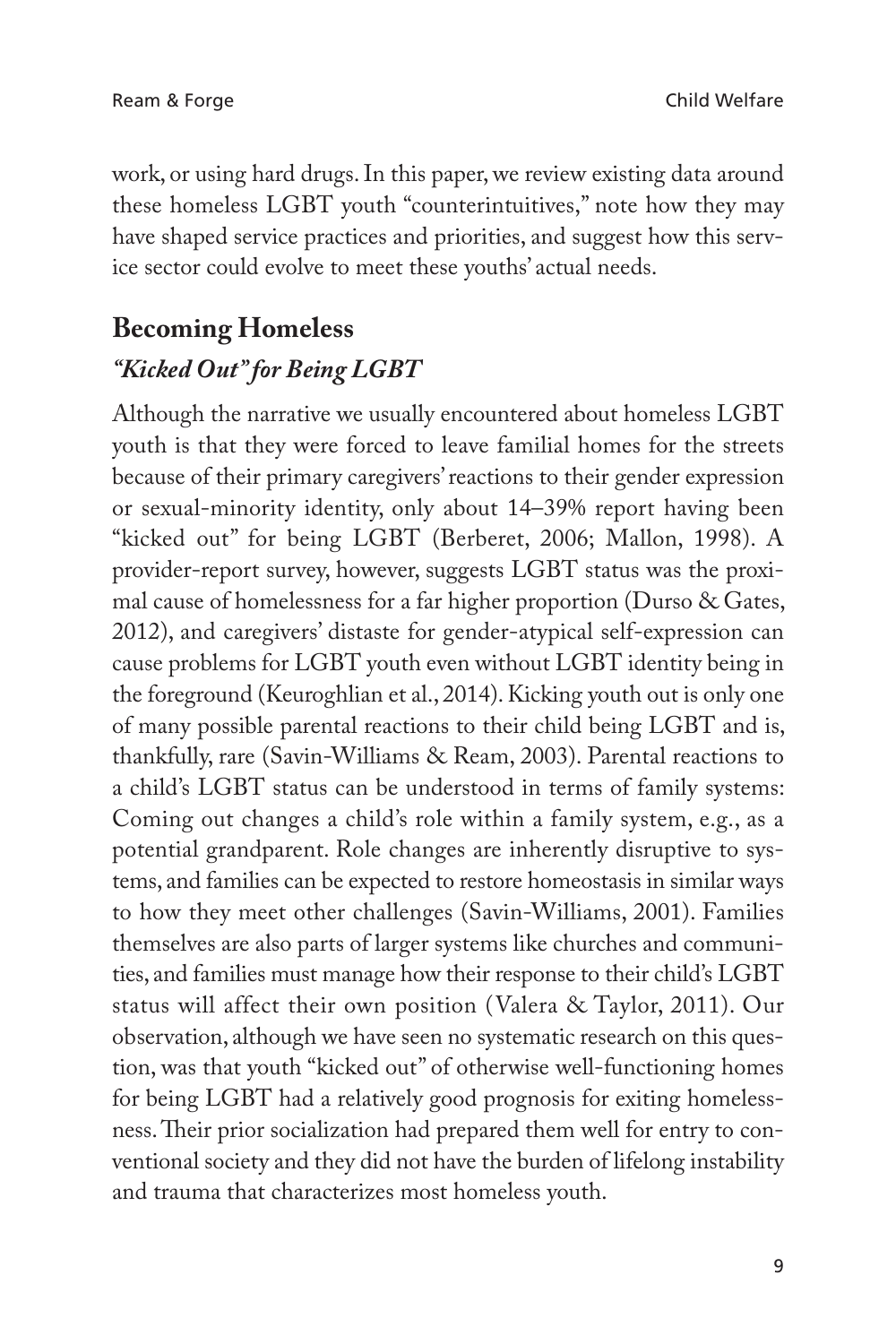## *Homeless for Other Reasons*

Most homeless youth have histories of family disruption, abuse, and family substance use (Kipke, Montgomery, Simon, Unger, & Johnson, 1997; Ray, 2006). LGBT status, although not necessarily the proximal cause of homelessness, is correlated with higher risk of many factors associated with homelessness, such as victimization at home and at school (Cochran, Stewart, Ginzler, & Cauce, 2002; Corliss, Goodenow, Nichols, & Austin, 2011). Some homeless youth were "kicked out" and others actually chose to leave because of conditions they could no longer tolerate (Hyde, 2005); the anecdotal example we often gave of this was parents taking their children's disability money and spending it on drugs. Conflict with parents that was neither characterized as abuse nor related to LGBT status was the proximal reason for homelessness for 47% of 188 intakes at a New York City emergency shelter for homeless LGBT youth, according to our unpublished analyses of its database. We sometimes encountered youth with severe behavioral issues who had "bounced around" as various programs discharged them and friends and family took them in and kicked them back out (NYC Association of Homeless and Street-Involved Youth Organizations, 2012). All of this added to the burden of instability and trauma that our youth carried with them at the time of intake.

# "Fell Through the Cracks" of Mainstream Youth Services

Most currently homeless LGBT youth did not go from familial homes straight to the streets, but were once involved the child welfare system and had stayed at other shelters (Berberet, 2006). Although it is ideologically difficult to accept that things could get worse for youth in care,

Unfortunately, the foster care system that was intended to provide a haven for these young people can be a system that in many ways replicates the conditions youth need to be spared. Youth often report that congregate care facilities (typically for 14-21 year olds) are rife with theft, drug use and abuse, and violence. (NYC Association of Homeless and Street-Involved Youth Organizations, 2012, p. 26)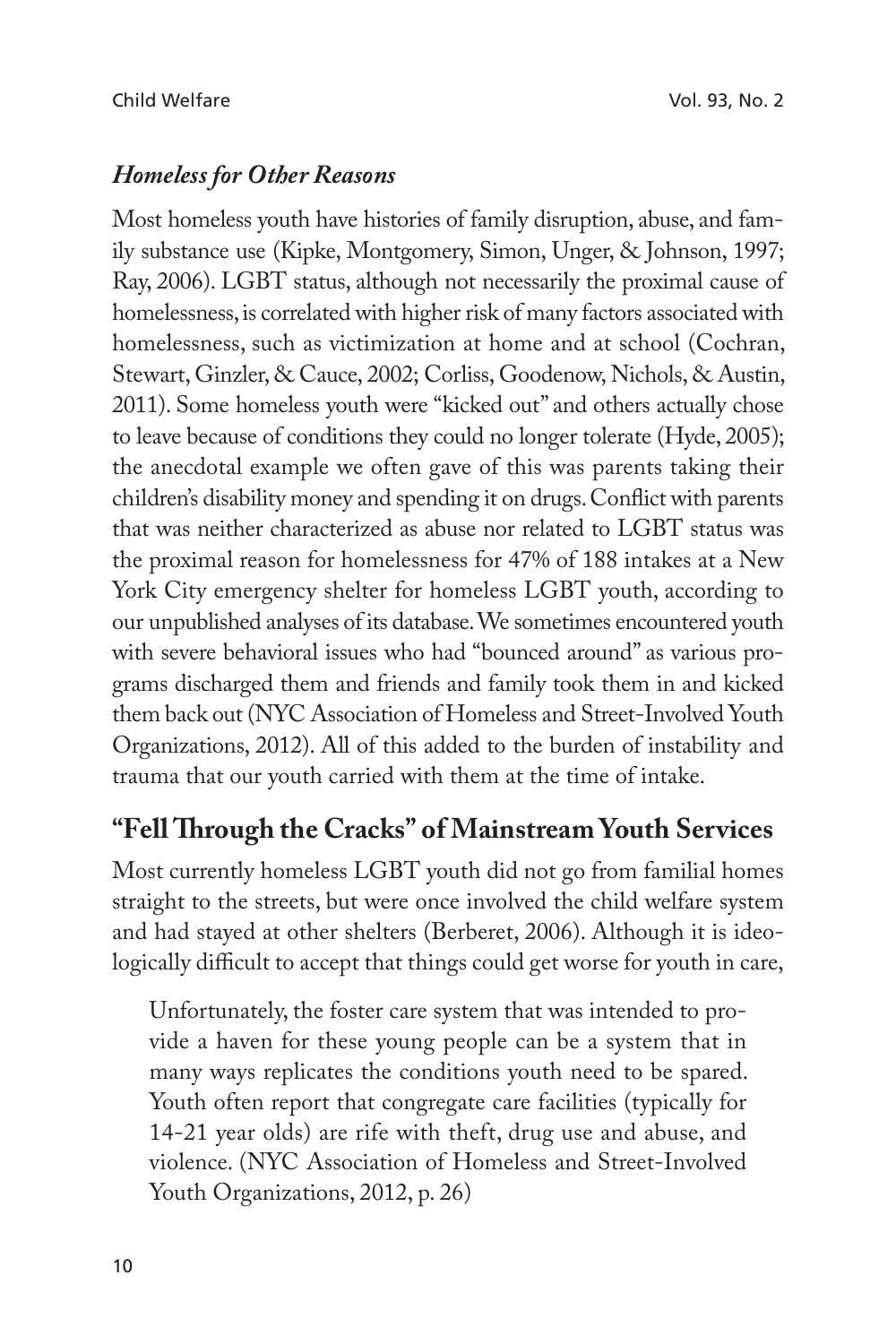It was common for our youth to have had problems in the child welfare system that were the same problems other child welfare clients had and not necessarily related to their being LGBT.

#### *LGBT Status and Mainstream Youth Services*

That having been said, almost all LGBT child welfare clients experience problems over their LGBT status. Most LGBT child welfare clients experienced physical or sexual abuse and virtually all were verbally harassed, by people who were either directly expressing homophobia or just thought LGBT youth were easy targets (Hunter, 2008; Mallon, 1998; Mallon & Woronoff, 2006; Ragg, Patrick, & Ziefert, 2006; Wilber, Reyes, & Marksamer, 2006). Most child welfare workers agree that it is unsafe for clients to identify as LGBT, which can be a selffulfilling prophesy when workers ignore homophobic/transphobic harassment of clients or even join in, later blaming victims for being "too overt" or otherwise bringing it upon themselves (Mallon, 1998). Providers have sometimes discharged their legal responsibility to keep youth safe in ways that did more harm than good, unconstitutionally isolating LGBT youth "for their own safety" (Estrada & Marksamer, 2006) or just finding some administrative way to "get rid of" them (Berberet, 2006; Mallon, 1998). Adding to their risk within shelters is the presence of gangs (Zurn, 1994), which tend to be homophobic (NYC Association of Homeless and Street-Involved Youth Organizations, 2012). Many LGBT youth choose the *relative safety* of the streets (Mallon, 1998; SAMHSA, 2010), and the sense of betrayal and disgust we encountered among some of these youth was understandably deep.

# **The Experience of Homelessness**

### *A Systems Perspective*

Popularly, homelessness is seen as an individual-level condition that can be rehabilitated somehow (McKenzie-Mohr, Coates, & McLeod, 2012). In reality, homelessness emerges and is sustained as a role within several systems. Like all systems, the systems that homeless LGBT youth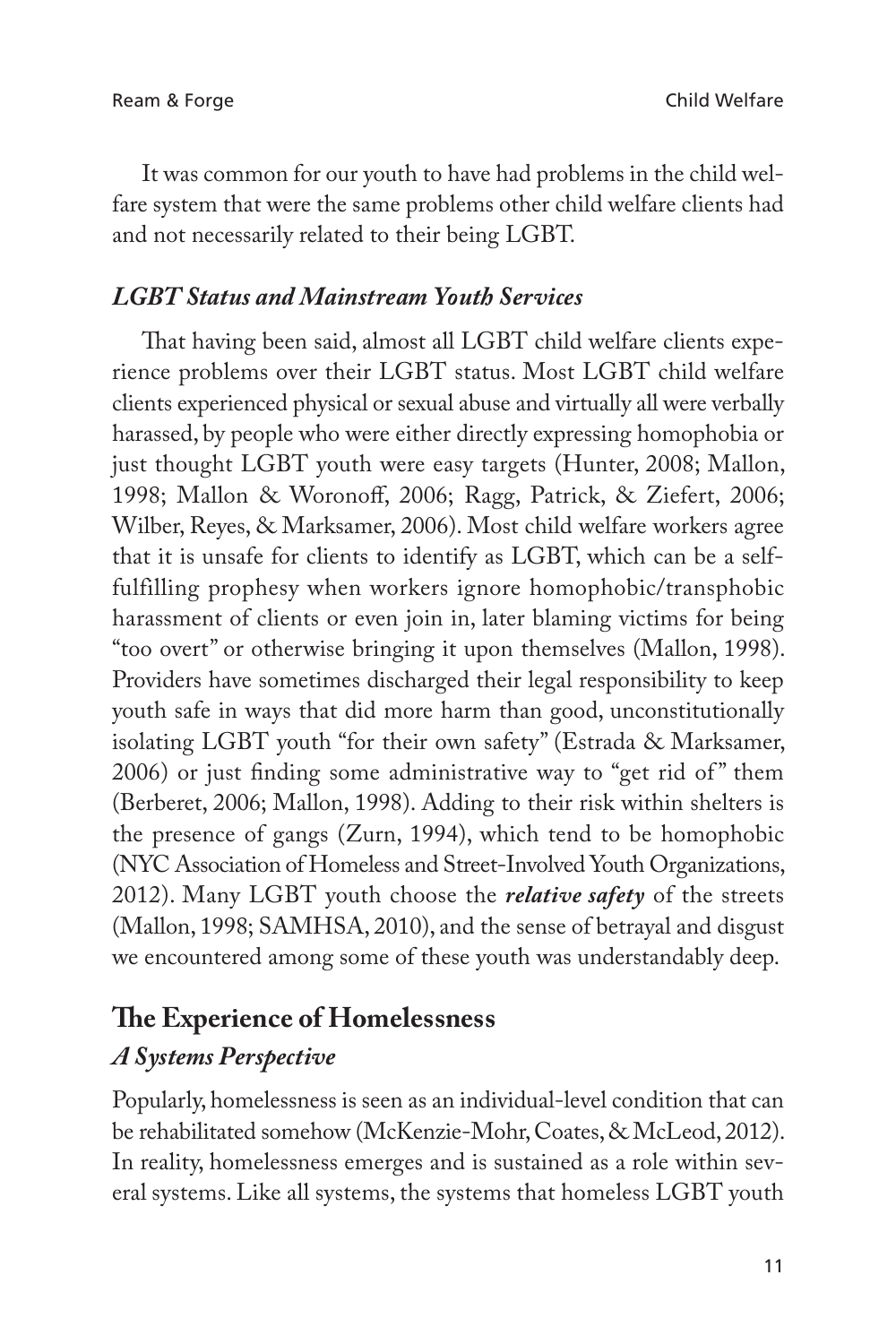encounter dynamically act and interact to maintain their own homeostasis, sometimes at the expense of individuals' well-being.

#### **The Streets**

The "street life cycle" is self-reinforcing. Street life experiences traumatize youth and make them want to leave the streets, but also force them to adapt themselves in ways that work against their preparation for life in conventional society (Auerswald & Eyre, 2002; McKenzie-Mohr et al., 2012). Street life also involves "street mentors" (Auerswald & Eyre, 2002), which our youth often folded into their "families of choice" (Weston, 1991) along with other street-involved people. These connections could be supportive, but also got youth into trouble when they were expected to take family members' sides in conflicts. Many of our youth adhered to the "Code of the Street" (Anderson, 1999), the idea of providing for the safety of one's own body and property through maintaining a reputation for the ability to cause violent retribution, arguably a special case of the "culture of honor" that emerges in any human environment where people cannot count on conventional authorities for protection (Nisbett & Cohen, 1996). It did not make them any safer (Stewart & Simons, 2006), probably because it engendered behaviors that got them expelled from program spaces where they really could count on conventional authorities for protection.

### *Toward Economic Independence*

The way to "get back on their feet" was not as simple as "get a job." The entry-level, minimum-wage jobs that were available to our youth "are physically demanding, have unpredictable schedules, and pay so meagerly that workers can't save up enough to move on" (Ehrenreich, 2014). Many of our youth were racial minorities who came from poverty and did not finish high school, a demographic whose employment rate is conjectured to be about 5% (PBS, 2013). Our youth also often did not have identity documentation required to get a job—sometimes because it had been lost or stolen, and sometimes because it was still with family members who refused to give it to them. The public-benefits component of their route toward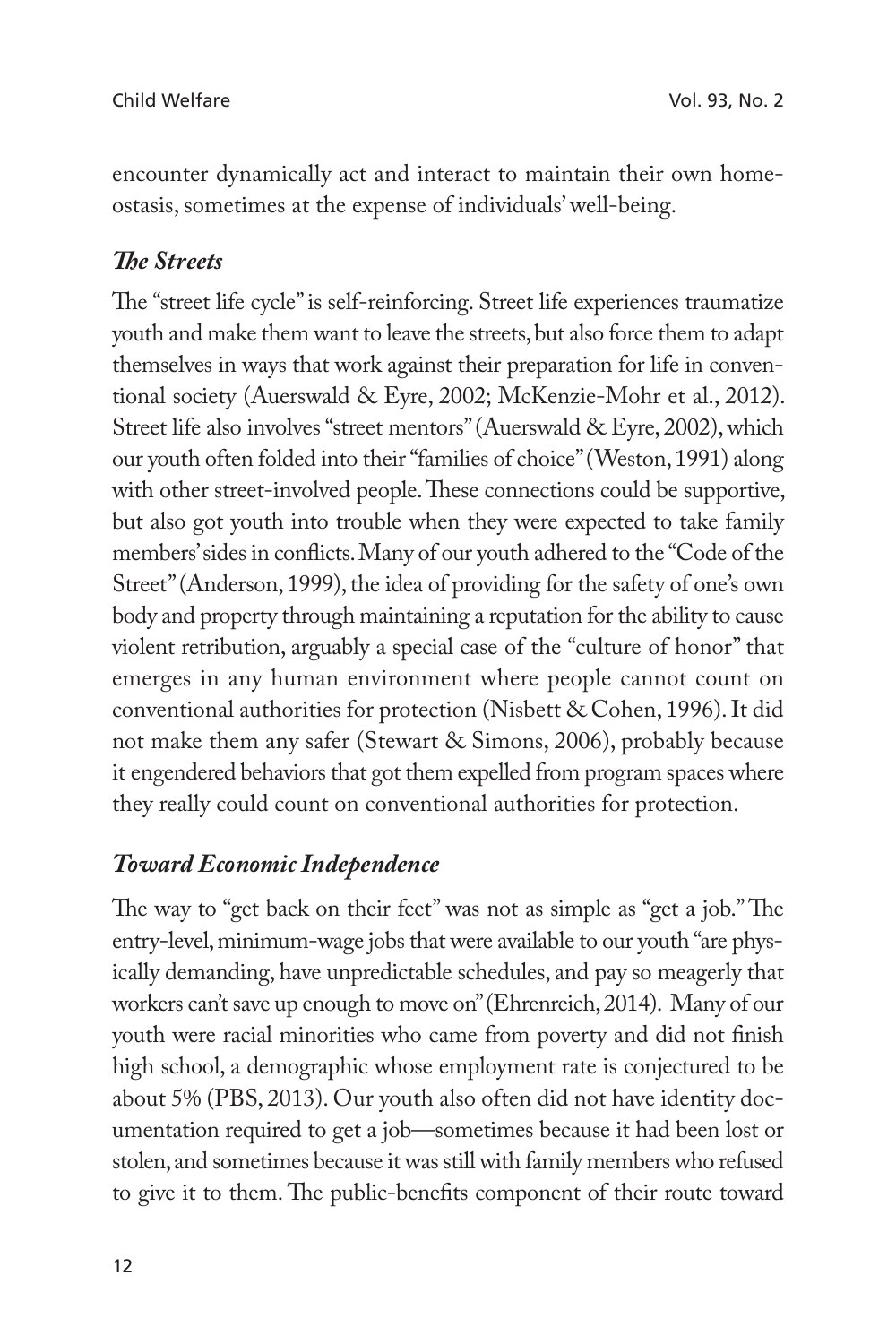economic independence had its own obstacles, as our youth had trouble accessing even those benefits to which they were legally entitled. Their benefits were regularly cut off because they had missed appointments (partially due to not having a stable address where they could receive mail correspondence), failed to follow program rules (NYC Association of Homeless and Street-Involved Youth Organizations, 2012), or fell through one of the many other cracks in the system that New York City has only recently begun to acknowledge and address (Taylor, 2014).

#### *Encounters with Law Enforcement*

Like other urban poor youth (Fine et al., 2003), our youth experienced encounters with police as traumatic, unpredictable, explicitly oppressive, and not necessarily contributing to anyone's safety (Dwyer, 2013). The NYPD's "broken windows" practice of keeping areas safe by "cracking down" on obvious signs of social disorder (Harcourt & Ludwig, 2007) apparently leads them to scrutinize street youth gathered in gentrified areas (NYC Association of Homeless and Street-Involved Youth Organizations, 2012). "Profiling" has been observed of urban youth of color for marijuana (Ream, Johnson, Dunlap, & Benoit, 2010) and transgender youth for sex work (Amnesty International, 2005). The problematic practice of using condoms found on suspects as evidence of sex work involvement, which made some of our youth hesitant to carry condoms with them, has only recently been curtailed (Santora, 2014). Tickets for entering the New York City subway system created an upward spiral of consequences, as these youth had no money to pay fines or even the subway fare to get to court. They ended up with arrest warrants, and those who were immigrants faced devastating consequences (NYC Association of Homeless and Street-Involved Youth Organizations, 2012). All of this caused them to be socially labeled as criminals and interfered with their progress toward independent living.

# *Modern Emerging Adulthood*

Adult-like economic and housing stability is not any more automatically available to our youth than it is to the rest of their generation of modern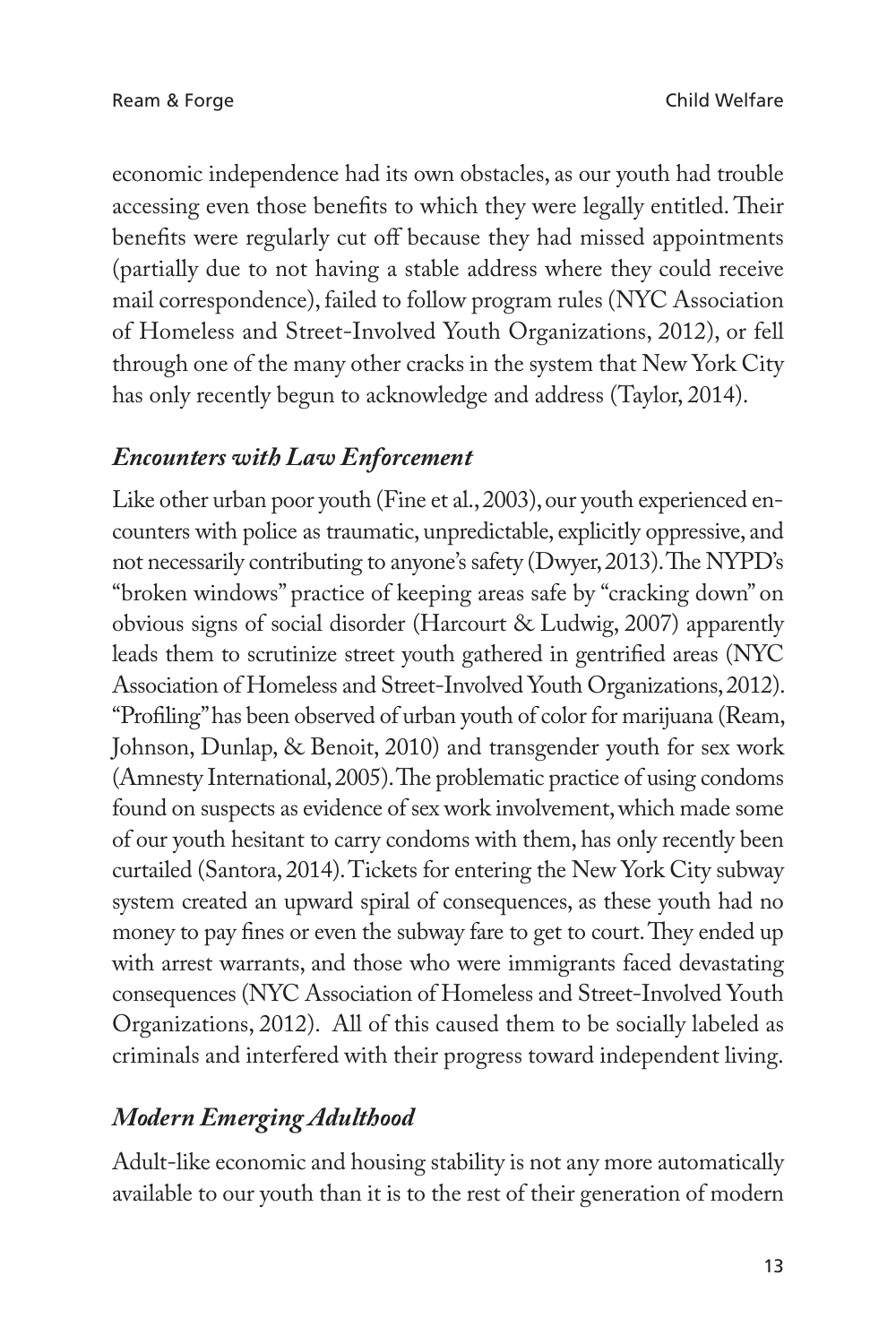emerging adults. The modern economy does not need droves of young, entry-level workers (Côté & Bynner, 2008). Multiple residence and work transitions are normal at this stage where the expectation is that youth work on their identity, refining the choices they made about themselves largely in theory during adolescence by trying out actual adult roles and eventually creating a life that is an authentic expression of who they are. (Arnett, 2011). The full benefit of this stage is, of course, only as available to youth as there are adult roles for them to try out.

# **Risk and Resiliency**

# *Sex Work and Substance Use*

Although we did encounter youth who followed the commonly heard narrative of falling into a hard drug habit, supporting it through sex work, and needing months or years to change behavioral patterns, stories like this were very rare (Ream, Barnhart, & Lotz, 2012). Few New York City homeless LGBT youth have any experience at all with hard drugs, sex work, or alcohol addiction (Forge, 2012; Van Leeuwen et al., 2006). A longitudinal study of youth involved in a transitional living program for homeless LGBT youth found that those who were involved in health risk behaviors at intake usually completely ceased those behaviors upon moving in (Forge, 2012).

# *HIV Risk*

One of the "common-sense" choices of psychoeducation topic for homeless LGBT youth was HIV risk. We were pleased to see that the message was getting through: Our youth had accurate knowledge about HIV risk, knew where to find free condoms, practiced safe sex in casual encounters, and were either scrupulously safe about having sex while drunk/high or did not do it at all (Forge, 2012; Ream et al., 2012). The message may, however, have been incomplete. Some of our youth practiced the norm of not using condoms with primary, trusted partners in order to distinguish them from casual, "open," or sex work partners, and many of those who were HIV+ had acquired it from a primary partner (Ream et al., 2012).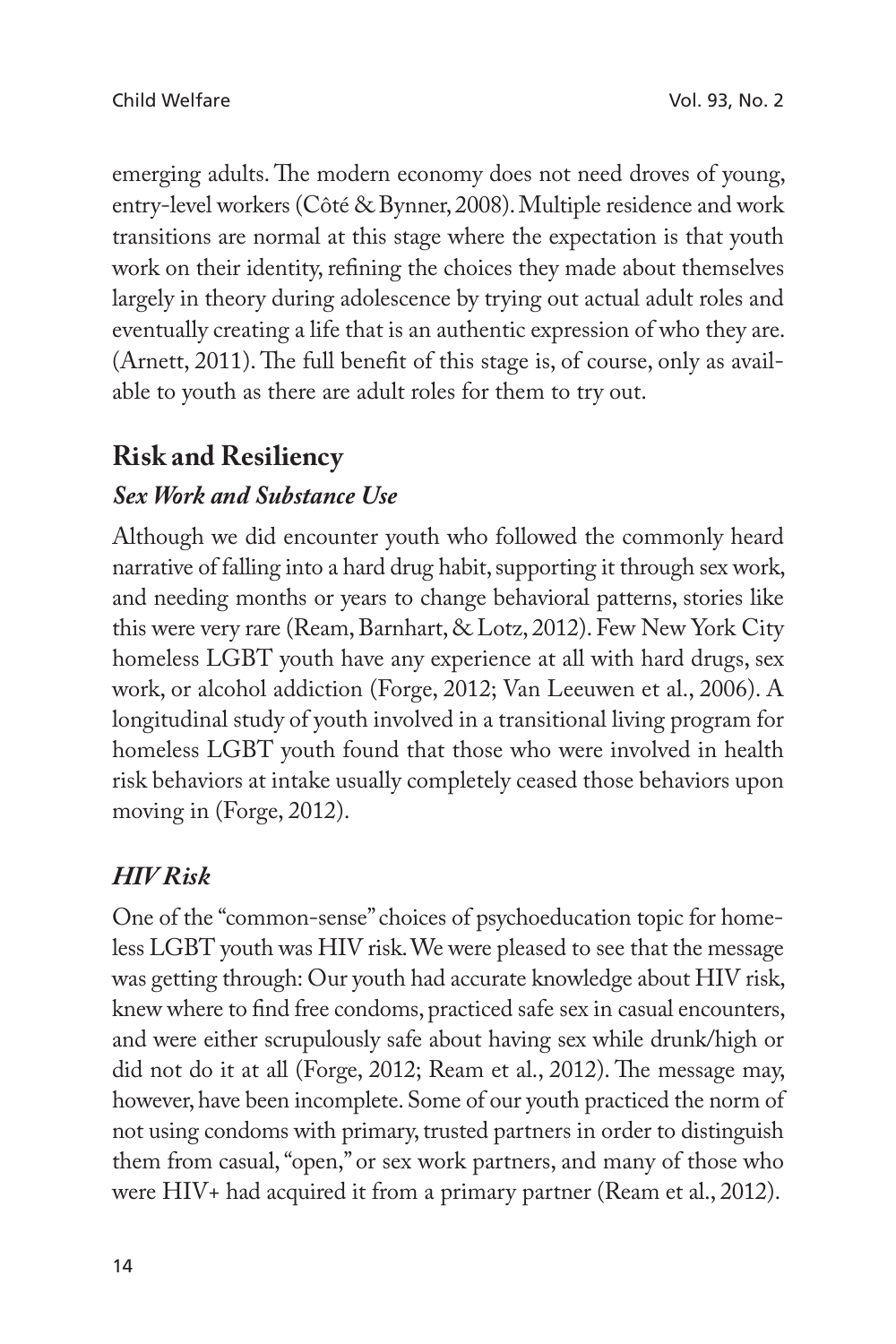#### *Mental Illness*

Although most homeless youth meet criteria for some psychiatric diagnosis (NYC Association of Homeless and Street-Involved Youth Organizations, 2012) and homeless LGBT youth have even higher mental health risk than heterosexual homeless youth (Cochran et al., 2002; Noell & Ochs, 2001; Walls & Bell, 2011), the chances that our youth would "get the help they need" were far from certain. "Medicalization" of our youth was more often part of the problem than part of the solution. An example of this is that diagnoses of "bipolar disorder" were reported by 20% of intakes to a homeless LGBT youth emergency shelter in 2007, even though incidence in the general population is 3%. This may have been because of a trend at the time to impute a "bipolar disorder" diagnosis to unmanageable behavior (Moreno et al., 2007). "Unmanageable behavior" is a distinction that could also be imputed to youth following the behavioral requirements of the Code of the Street or whose childhood home environment was so chaotic that they never internalized behavioral limits (Garbarino, 1999). The pervasiveness of psychiatric medication, however, makes it an easier proposition to change youths' brain chemistry than their living arrangements or their childhoods. We sometimes heard about workers telling youth that they had to be on medication in order to receive services. Some of our youth genuinely wanted and could have benefited from medication, but consistent access to medication is needed for it to be helpful, and this was often not available. Psychiatric hospitalization should have been a gateway to consistent access to medication and several other services, but discharge planning is not always done conscientiously, and hospitals regularly (illegally) discharge homeless people to shelters and the streets (Forchuk, Russell, Kingston-Macclure, Turner, & Dill, 2006). Access to outpatient mental health was also often prohibitive. Youth told us they wanted counseling, and they turned for counseling to any worker who was there consistently, regardless of that worker's qualifications. In making referrals, we had to account for not only what the services were supposed to do, but whether they would actually do it for our clients.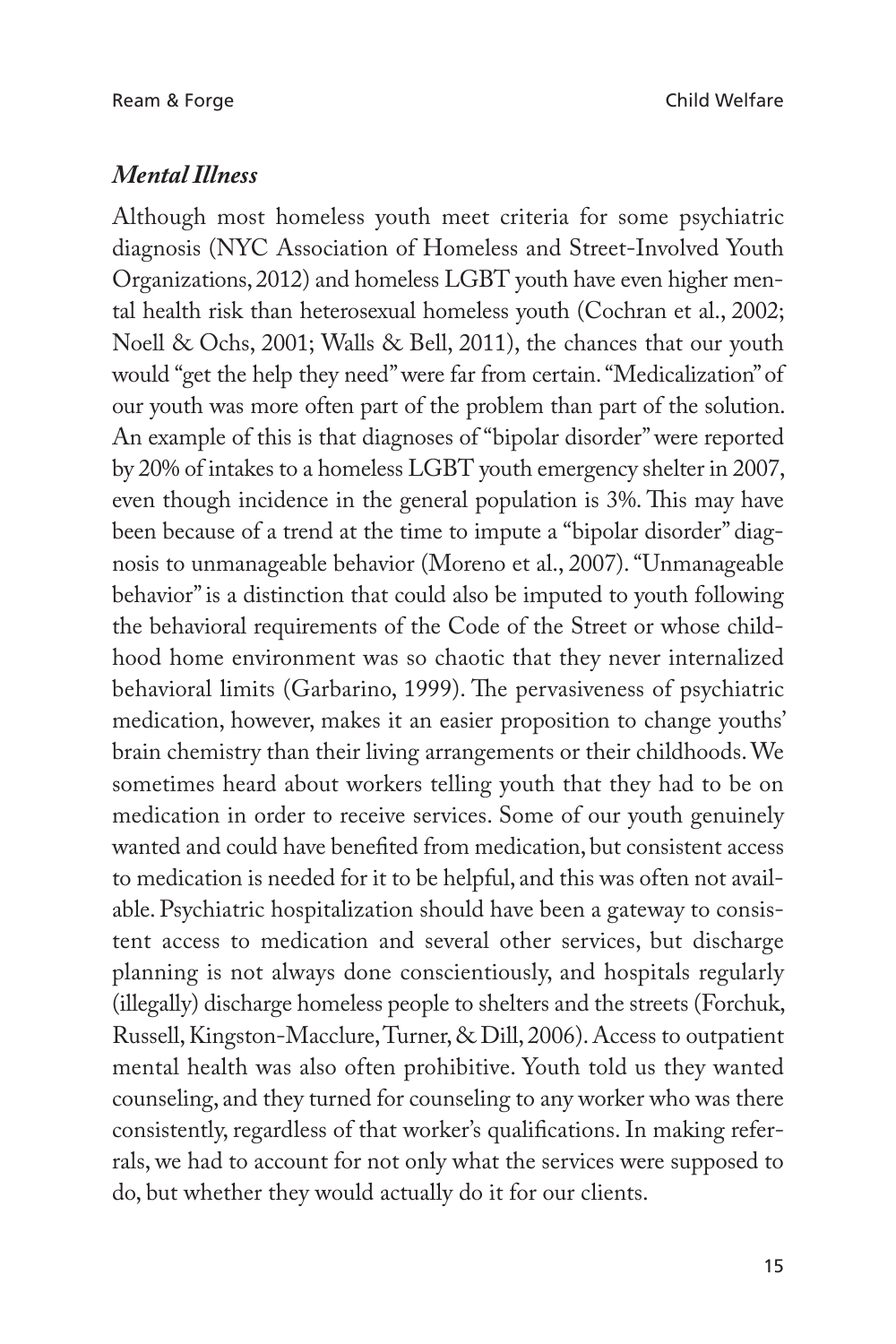# **The Current System**

#### *Emergency Shelters and Services to Youth on the Street*

Trauma is actually a far more pervasive experience for homeless youth (McKenzie-Mohr et al., 2012) than issues like survival sex, sex work, hard drug use, and suicide that are often mentioned as part of the case for homeless LGBT youth services, and we saw little effort to systematically address trauma in street outreach and emergency shelters. A major source of trauma was experiences with other services, some of whose problems were all over the media (Bosman, 2009; Thrasher, 2011). Workers who did not take responsibility for earning youth's trust back or who tried to "get through to" youth about how they must have brought problems on themselves somehow were not effective. Although vigilance against HIV is appropriate and is probably one of the main reasons so few are HIV+, we observed "market saturation" with condom distribution and HIV testing, which made us wonder if the space and staff our funders' priorities required us to repurpose from other efforts could have been better spent. We also noted many youth were not "cut off" by their families permanently or at all, which suggests emergency shelters could create stability for many youth by working with families to take them back.

#### *Transitional Living Programs and Stable Supported Housing*

Many youth will need the system to scaffold their development all the way from basic stabilization through emerging adulthood. This is the function of a transitional living program (TLP), and the current TLP mechanism has limited capacity and is not set up to support youth for as long as they will need it. According to one count, there were only 336 beds city-wide (NYC Association of Homeless and Street-Involved Youth Organizations, 2012). For youth who get selected for one these beds, the clock often runs out too quickly. Although the typical TLP places "a great deal of emphasis on preparing residents to live independently" and their "goal is that our residents, upon graduation from this program, will move on to their own apartments" (The Ali Forney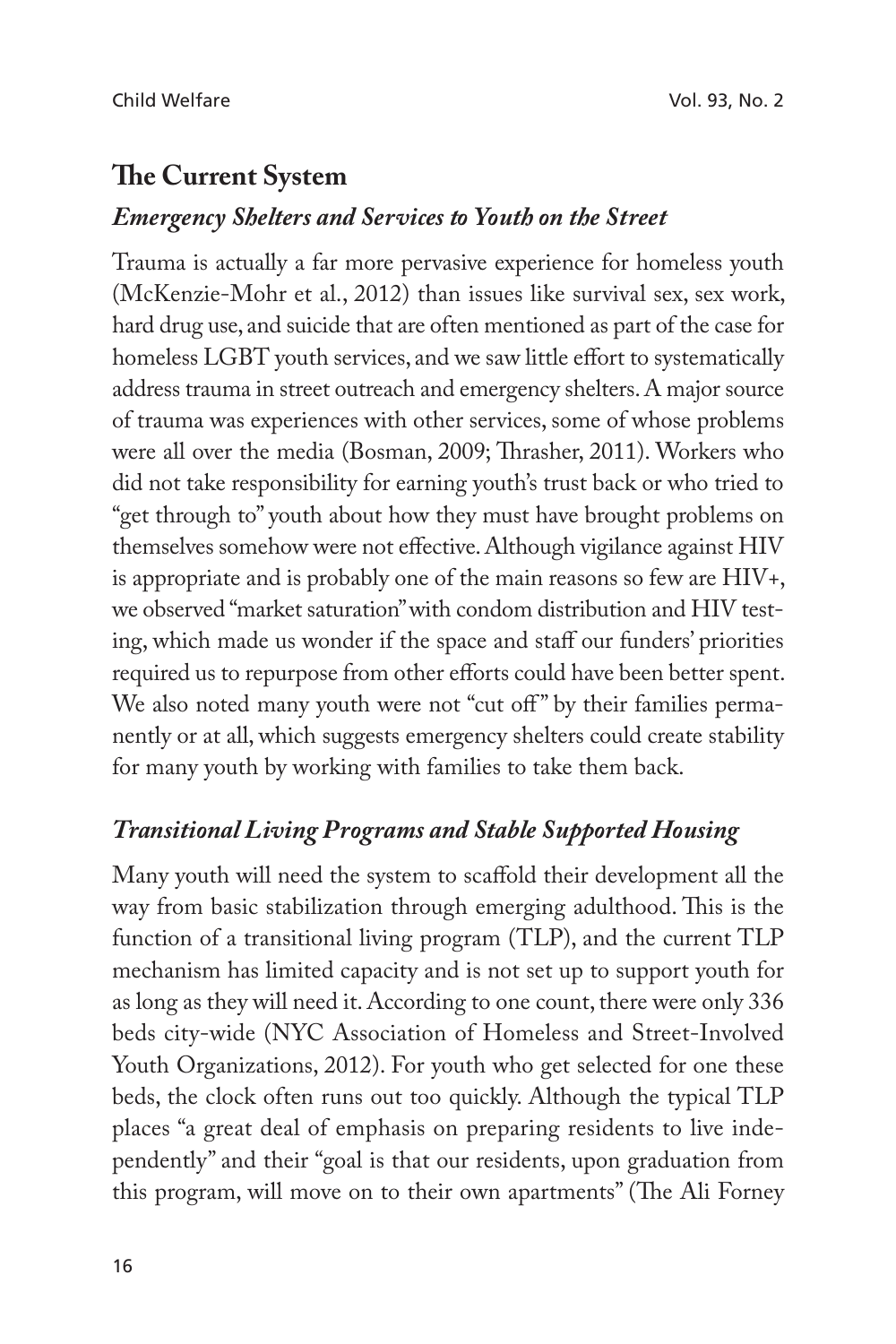Center, 2014), many graduates actually graduate to other programs (Forge, 2012). Capacity at the TLP level of service could be expanded through Host Homes. In Host Homes, host families provide homeless youth with room and board, as well as mentorship and socialization that they would probably not receive anywhere else (NYC Commission, 2010). Stable, supported housing programs like TLP's must also struggle with the question of youths' romantic relationships. Some TLP's and youth shelters forbade couples to stay together, which frames romantic involvement as a deficit during a psychosocial developmental stage when romantic relationships are focal. Some couples simply hid their relationship status from workers. Adult shelters reinforced romantic relationships by creating much more desirable arrangements for couples than singles and even welcomed same-sex couples, but this created a context where clients had to choose between losing their housing and staying with a partner who was abusive or putting them at risk for HIV.

#### *Program Evaluation*

The paradigm for evaluation that we saw in the field seemed to burden programs determined to serve youth well and allow programs not so determined to stay out of trouble. A systematic, research-informed process inclusive of clients' voices could be created that would be less burdensome and more effective than formal site visits and administrative reports. It has always been true in child welfare that merely placing youth in care of their own minority group, does not guarantee they are well cared for (Bosman, 2009; Thrasher, 2011). Authority needs to exist in government not only to cancel grants but to force programs to cease operation, regardless of their funding sources, if they choose not to operate in a way that benefits youth, regardless of their funding source (Quintana, Rosenthal, & Krehely, 2010). We sometimes heard people defend incompetent and unsafe practices on grounds that something was better than nothing for these youth, but one of the main lessons that homeless LGBT youth work has for the entire field of human services is that bad work can do more harm than good (Mallon, 1998).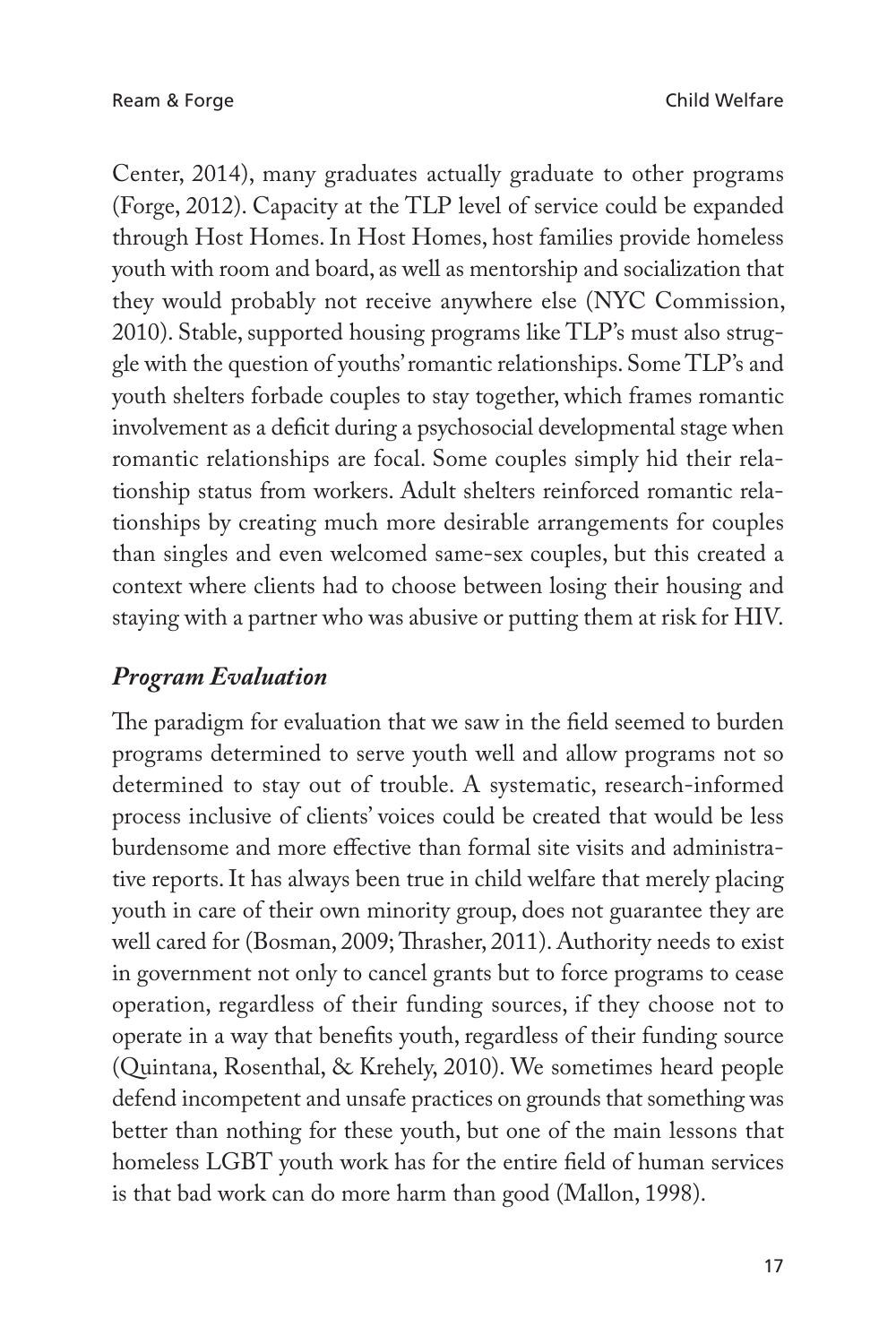## **Conclusions: Future Directions for the System**

What the field of foster care and homeless youth services most needs to acknowledge is that adult-like self-sufficiency is simply not available until later in life than it was for previous generations (Côté & Bynner, 2008). In terms of the appropriate time to age out of the need for homeless youth services, 25 is the new 21. This service sector should also move away from scattered, single-purpose interventions and toward an integrated system that would scaffold homeless LGBT youths' development through emerging adulthood. Obvious partners for this are colleges and universities, who already support job readiness, provide mental health and remedial educational supports, and teach life skills for emerging adults. Partnerships should also be created with employers and programs like Job Corps, and shelters and TLP's could connect youth with screened community mentors. Access to having "made it" as an adult in our society is blocked without residential stability, positive relationships, education/training, and work, and it is up to the system to create a path homeless LGBT youth can travel all the way from the streets into successful young adulthood.

# **References**

- Amnesty International. (2005). Stonewalled: Police abuse and misconduct against lesbian, gay, bisexual, and transgender people in the U.S. Retrieved from http://www.amnestyusa.org/ outfront/stonewalled/report.pdf.
- Anderson-Minshall, D. (2012, May 4). Homeless LGBT youth lose \$7 million in NYC. *The Advocate.* Retrieved from http://www.advocate.com/society/youth/2012/05/04/homelesslgbt-youth-lose-7-million-nyc.
- Anderson, E. (1999). *Code of the street: Decency, violence, and the moral life of the inner city*. New York: W.W Norton.
- Arnett, J. J. (2011). Emerging adulthood(s): The cultural psychology of a new life stage. In L. A. Jensen (Ed.), *Bridging cultural and developmental approaches to psychology: New syntheses in theory, research, and policy.* (pp. 255–275). New York: Oxford University Press.
- Auerswald, C. L., & Eyre, S. L. (2002). Youth homelessness in San Francisco: A life cycle approach. *Social science & medicine, 54*(10), 1497–1512.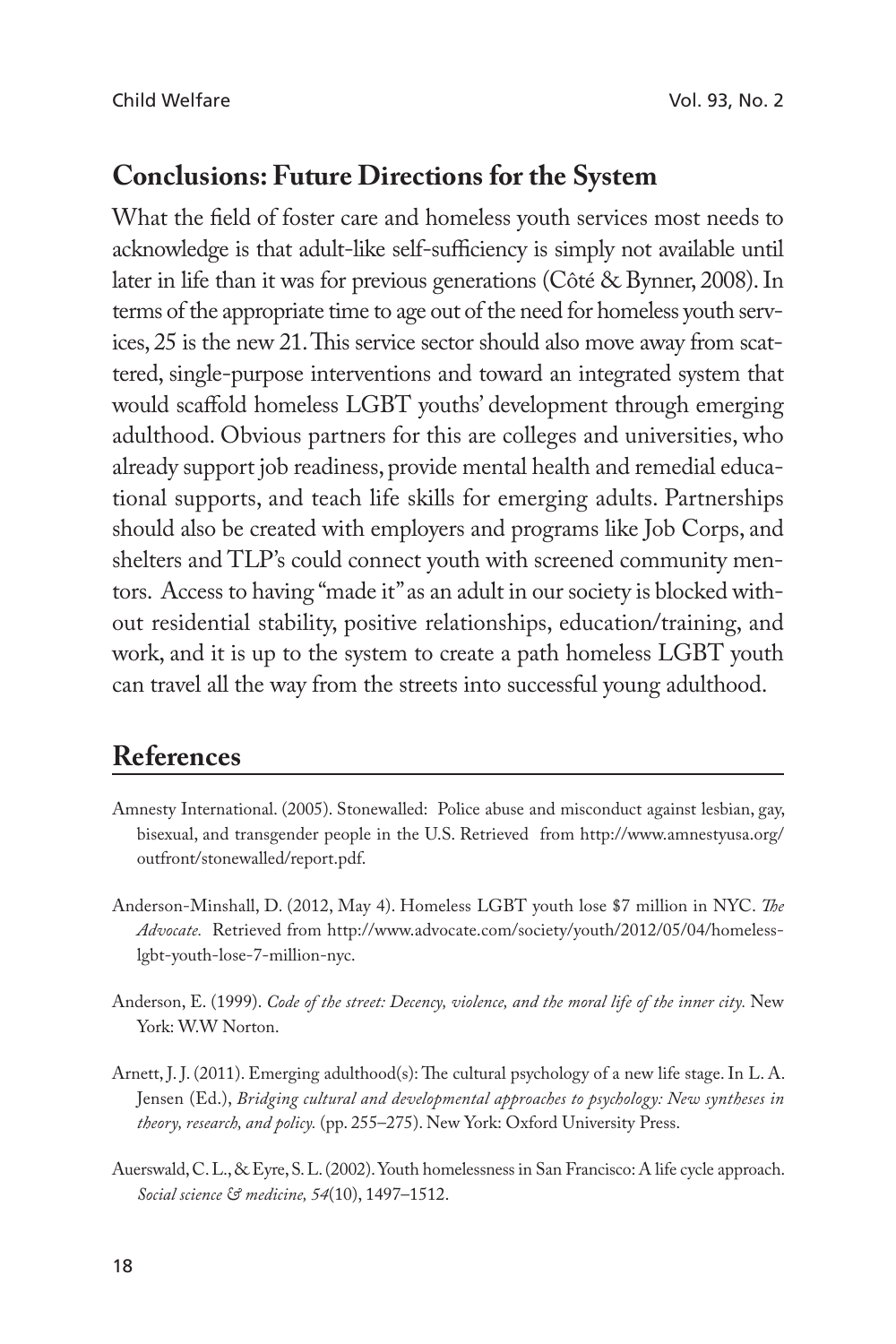- Berberet, H. M. (2006). Putting the pieces together for queer youth: A model of integrated assessment of need and program planning. *Child Welfare, 85*(2), 361–384.
- Bosman, J. (2009, November 29). Less diversity in supervisors of foster care. The New York Times. Retrieved from www.nytimes.com/2009/11/30/nyregion/30foster.html.
- Cochran, B. N., Stewart, A. J., Ginzler, J. A., & Cauce, A.-M. (2002). Challenges faced by homeless sexual minorities: Comparison of gay, lesbian, bisexual, and transgender homeless adolescents with their heterosexual counterparts. *American Journal of Public Health, 92*(5), 773–777.
- Corliss, H. L., Goodenow, C. S., Nichols, L., & Austin, S. B. (2011). High burden of homelessness among sexual-minority adolescents: Findings from a representative Massachusetts high school sample. *American Journal of Public Health, 101*(9), 1683–1689.
- Côté, J., & Bynner, J. M. (2008). Changes in the transition to adulthood in the UK and Canada: the role of structure and agency in emerging adulthood. *Journal of Youth Studies, 11*(3), 251–268.
- Durso, L. E., & Gates, G. J. (2012). Serving our youth: Findings from a national survey of service providers working with lesbian, gay, bisexual, and transgender youth who are homeless or at risk of becoming homeless. Retrieved from http://williamsinstitute.law.ucla.edu/wp-content/uploads/Durso-Gates-LGBT-Homeless-Youth-Survey-July-2012.pdf.
- Dwyer, A. (2013). "We're not like these weird feather boa-covered AIDS-spreading monsters": How LGBT young people and service providers think riskiness informs LGBT youth–police interactions. *Critical Criminology, 22,* 65–79.
- Ehrenreich, B. (2014, January 13). It is expensive to be poor. *The Atlantic*. Retrieved from http://www.theatlantic.com/business/archive/2014/01/it-is-expensive-to-be-poor/282979/.
- Estrada, R., & Marksamer, J. (2006). The legal rights of LGBT youth in state custody: What child welfare and juvenile justice professionals need to know. *Child Welfare, 85*(2), 171–194.
- Fine, M., Freudenberg, N., Payne, Y., Perkins, T., Smith, K., & Wanzer, K. (2003). "Anything can happen with police around": Urban youth evaluate strategies of surveillance in public places. *Journal of Social Issues, 59*(1), 141–158.
- Forchuk, C., Russell, G., Kingston-Macclure, S., Turner, K., & Dill, S. (2006). From psychiatric ward to the streets and shelters. *Journal of Psychiatric and Mental Health Nursing, 13*(3), 301–308.
- Forge, N. R. (2012). *A longitudinal investigation of risk and resiliency among homeless LGBT youth residing in a Transitional Living Shelter.* (Ph.D. Doctoral dissertation), Fordham University, New York.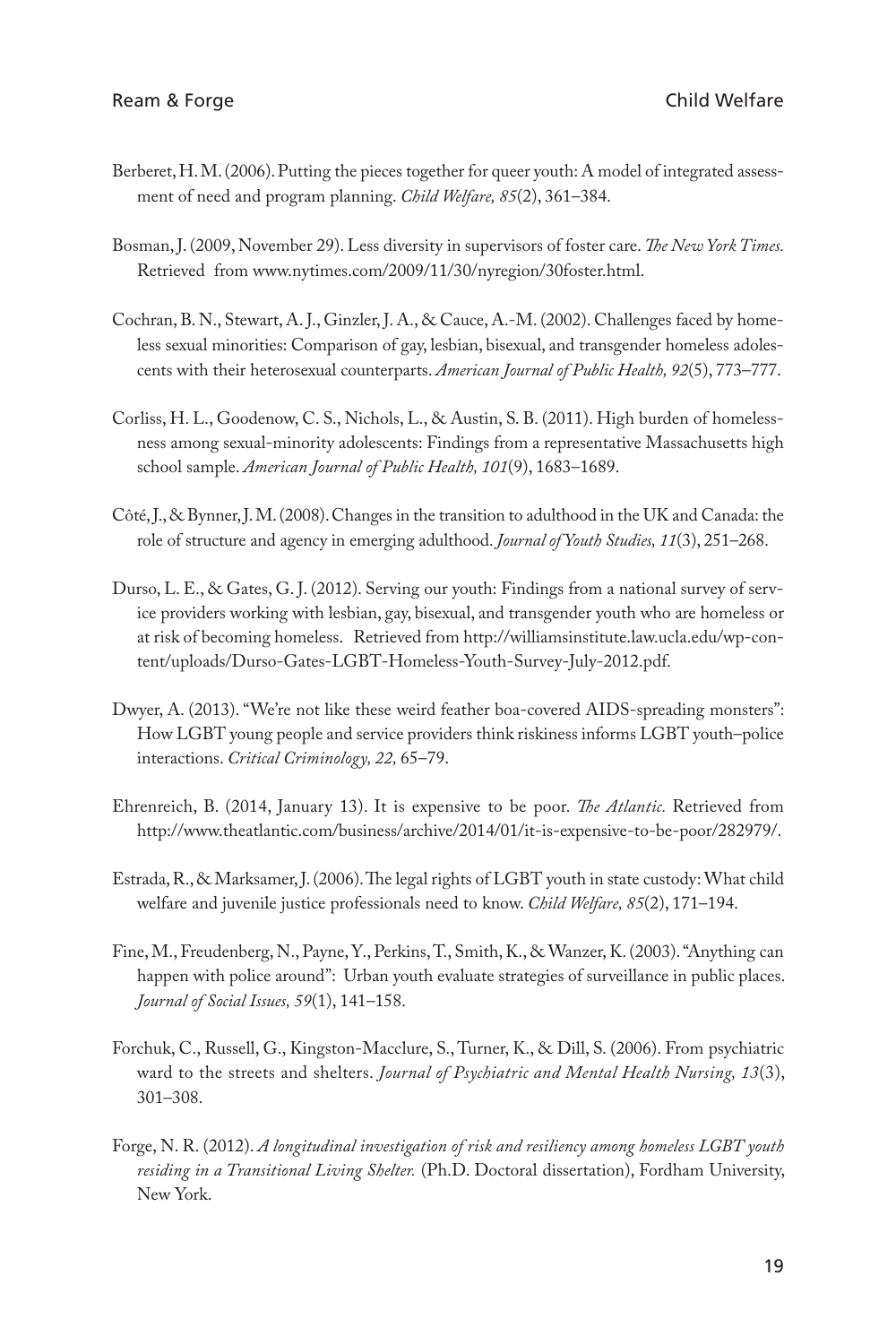- Garbarino, J. (1999). *Lost boys: Why our sons turn violent and how we can save them.* New York: Free Press.
- Gattis, M. N. (2013). An ecological systems comparison between homeless sexual minority youths and homeless heterosexual youths. *Journal of Social Service Research, 39*(1), 38–49.
- Harcourt, B. E., & Ludwig, J. (2007). Reefer Madness: Broken Windows policing and misdemeanor marijuana arrests in New York City, 1989-2000. *Criminology and Public Policy, 6*(1), 165–182.
- Hunter, E. (2008). What's good for the gays is good for the gander: Making homeless youth housing safer for lesbian, gay, bisexual, and transgender youth. *Family Court Review, 46*(3), 543–557.
- Hyde, J. (2005). From home to street: Understanding young people's transitions into homelessness. *Journal of Adolescence, 28*(2), 171–183.
- Keuroghlian, A. S., Shtasel, D., & Bassuk, E. L. (2014). Out on the street: A public health and policy agenda for lesbian, gay, bisexual, and transgender youth who are homeless. *American Journal of Orthopsychiatry, 84*(1), 66–72.
- Kipke, M. D., Montgomery, S. B., Simon, T. R., Unger, J. B., & Johnson, C. J. (1997). Homeless youth: Drug use patterns and HIV risk profiles according to peer group affiliation. *AIDS and Behavior, 1*(4), 247–259.
- Mallon, G. P. (1998). We don't exactly get the Welcome Wagon: The experiences of gay and lesbian ado*lescents in child welfare systems.* New York: Columbia University Press.
- Mallon, G. P., & Woronoff, R. (2006). Busting out of the child welfare closet: Lesbian, gay, bisexual, and transgender-affirming approaches to child welfare. *Child Welfare*, 85(2), 115-122.
- McKenzie-Mohr, S., Coates, J., & McLeod, H. (2012). Responding to the needs of youth who are homeless: Calling for politicized trauma-informed intervention. *Children and Youth Services Review, 34*(1), 136–143.
- Moreno, C., Laje, G., Blanco, C., Jiang, H., Schmidt, A. B., & Olfson, M. (2007). National trends in the outpatient diagnosis and treatment of bipolar disorder in youth. *Archives of General Psychiatry, 64*(9), 1032–1039.
- National Alliance to End Homelessness. (2008, December 8). Incidence and vulnerability of LGBTQ homeless youth (Brief #2). *Youth Homelessness Series.* Retrieved from http://b.3cdn. net/naeh/1f4df9fc5fcad14d92\_vim6ivd15.pdf.
- Nisbett, R. E., & Cohen, D. (1996). *Culture of honor: The psychology of violence in the South.* Boulder, CO: Westview Press.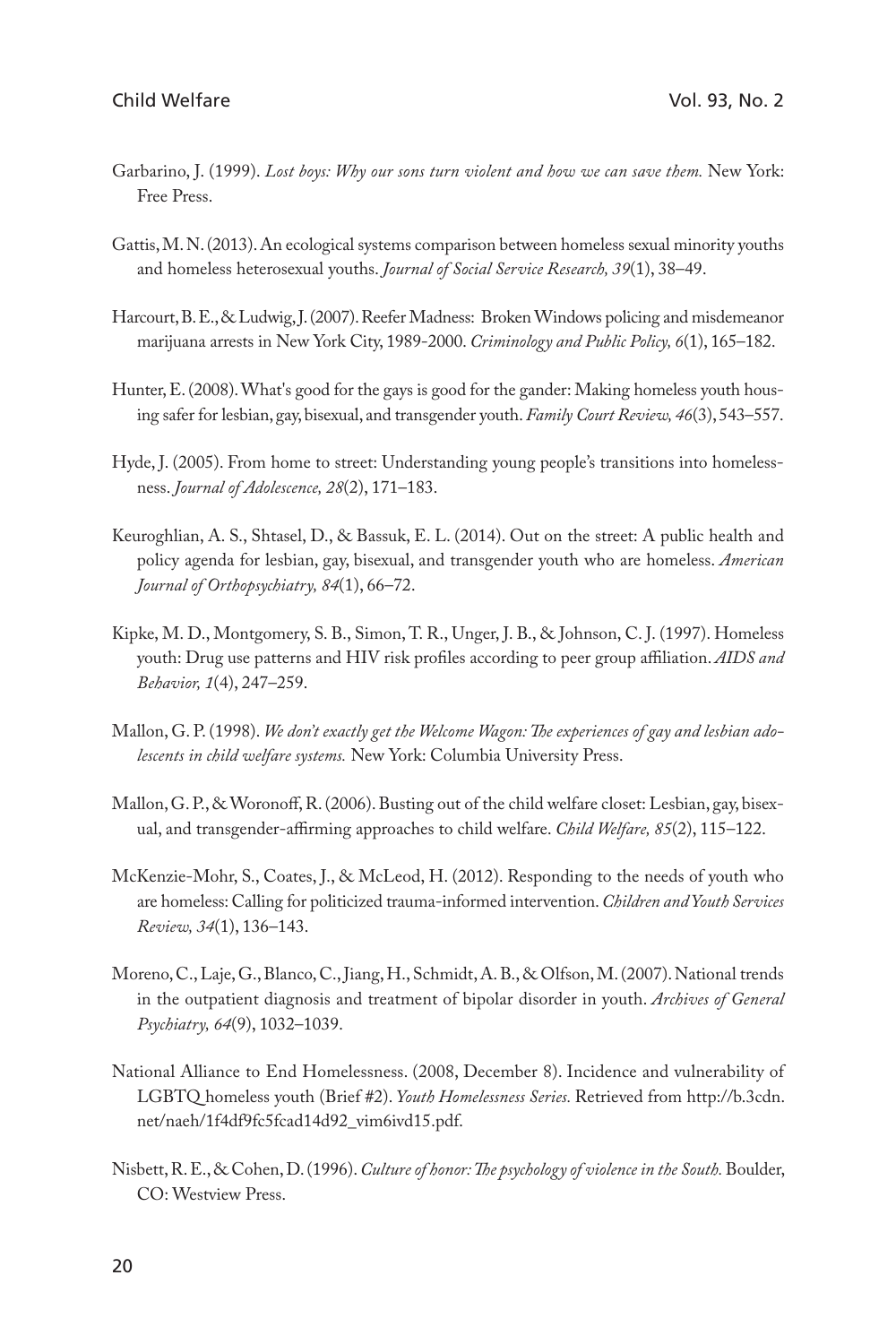- Noell, J. W., & Ochs, L. M. (2001). Relationship of sexual orientation to substance use, suicidal ideation, suicide attempts, and other factors in a population of homeless adolescents. *Journal of Adolescent Health, 29*(1), 31–36.
- NYC Association of Homeless and Street-Involved Youth Organizations. (2012). State of the City's homeless youth report 2011. Retrieved from http://www.empirestatecoalition.org/ main/pdf/2011.nyc.homeless.youth.report.pdf.
- NYC Commission. (2010, June). All our children: Strategies to prevent homelessness, strengthen services and build support for LGBTQ youth. Retrieved from http://www.nyc.gov/ html/om/pdf/2010/pr267\_10\_report.pdf.
- PBS. (2013, July 5). Left behind by the recovery, inner city teens struggle to #nd jobs. *PBS NewsHour.* Retrieved from http://www.pbs.org/newshour/bb/business/july-dec13/makingsense\_ 07-05.html.
- Quintana, N. S., Rosenthal, J., & Krehely, J. (2010, June). On the streets: The federal response to gay and transgender homeless youth. Retrieved from http://cdn.americanprogress.org/ wp-content/uploads/issues/2010/06/pdf/lgbtyouthhomelessness.pdf.
- Ragg, D. M., Patrick, D., & Ziefert, M. (2006). Slamming the closet door: Working with gay and lesbian youth in care. *Child Welfare, 85*(2), 243–265.
- Ray, N. (2006, January 30). Lesbian, gay, bisexual and transgender youth: An epidemic of homelessness. Retrieved from http://www.thetaskforce.org/reports\_and\_research/homeless\_youth.
- Ream, G. L., Barnhart, K. F., & Lotz, K. V. (2012). Decision processes about condom use among shelter-homeless LGBT youth in Manhattan. *AIDS Research and Treatment.* Retrieved from http://www.hindawi.com/journals/art/2012/659853/.
- Ream, G. L., Johnson, B. D., Dunlap, E., & Benoit, E. (2010). The role of marijuana use etiquette in avoiding targeted police enforcement. *Drugs: Education, Prevention & Policy, 17*(6), 689–706.
- SAMHSA. (2010, February 4). Learning from the field: Expert panel on youth who are LGBTQI2-S and homeless, summary of proceedings. Retrieved from http://homeless. samhsa.gov/ResourceFiles/igkfngko.3.6.pdf.
- Santora, M. (2014, May 12). New York police to limit seizing of condoms in prostitution cases. *The New York Times.* Retrieved from www.nytimes.com/2014/05/20/nyregion/rejectingbloomberg-policies-new-york-city-will-ease-some-hurdles-to-public-assistance.html.
- Savin-Williams, R. C. (2001). *Mom, dad. I'm gay. How families negotiate coming out.* Washington, DC: American Psychological Association.